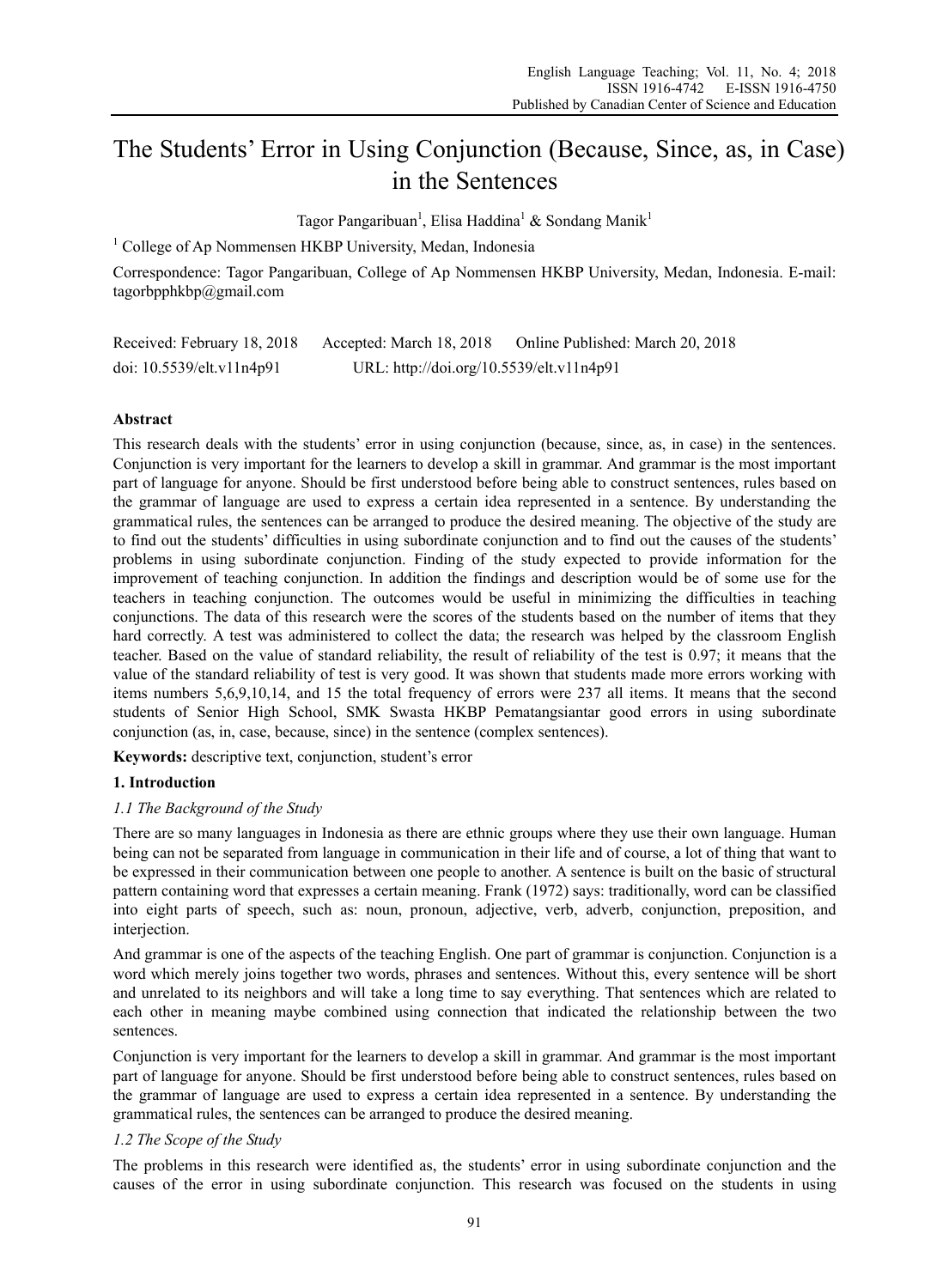conjunction in the sentence. Especially the conjunction were ones know as subordinate conjunction (because, since, as, in case)

## *1.3 The Objective of the Study*

The writer formulated the problem of this research as, do the students make error in using subordinate conjunction? And What are the causes of error in using subordinate conjunction?. Based on the formulated problem previously the objectives of this study are, The students' difficulties in using subordinate conjunction and to find out the causes of the students' problems in using subordinate conjunction.

## *1.4 The Significance of the Study*

Finding of the study expected to provide information for the improvement of teaching conjunction. In addition the findings and description would be of some use for the teachers in teaching conjunction. The outcomes would be useful in minimizing the difficulties in teaching conjunctions.

## **2. Research Design**

## *2.1 Description of Conjunction*

Conjunction is a word that joins words or group of words, in addition, Greene (1973: 440) argue "A conjunction is a word that joins one part of a sentence with another". Those quotations show that a conjunction is a joiner that conjoins part of a sentence. Conjunction belongs to category of function words (pronoun, conjunction, preposition, and interjection). Which are primarily used to modify other parts speech or content words (noun, verb, adjective, and adverb).

## *2.2 Types of Conjunction*

There are two types of conjunction, coordinate and subordinate conjunction. And in this case subordinate conjunction are because, since, as and in case.

## **1) Coordinate Conjunction**

Wishon and Burks (1980) says that: "These conjunction equal sentence parts, the coordinate conjunction joins structural units and is grammatically independent of this unit. Coordinate units consisting of parts of speech, phrases, or clause may also be classified according to their function in the sentence:

(1) Compound subject:

1. Dogs and cats do not get along (Subject consist of nouns).

2. How much she buys for the clothes or where she buys them does not interest her husband (Subject consist of noun clause).

(2) Compound predicates:

They went for dinner but returned in time for favorite television program (Subject consist of verb and modifier).

(3) Compound objects:

1. He looked every where for his keys and wallet (Object of preposition consist of nouns).

2. He said that he was tired and that he was going to bed (direct object consist of noun clauses).

(4) Compound modifier:

1. He was tired but happy (modifier consist of adjectives).

2. The violinist played but dispassionately (modifier consist of adverbs).

3. Anyone who doesn't like the new policy of this company and who would like to resign to do so (modifier consist of adjective clauses).

## **2) Subordinate Conjunctions**

According to Frank (1972) states "A subordinate conjunction introduce a clause that independent clause". The words used as subordinate conjunction are when, until, if, although, that, whatever, than, as, before, after, and since.

Wren and Martin (1990) state "Subordinate conjunction joins a clause another on which it depends for full meaning". The subordinate conjunctions include after, because, if, although, that, whether, than, though, till, before, and unless.

And Hartono (1996) states subordinate conjunction join a main clause with dependent clause". This way is called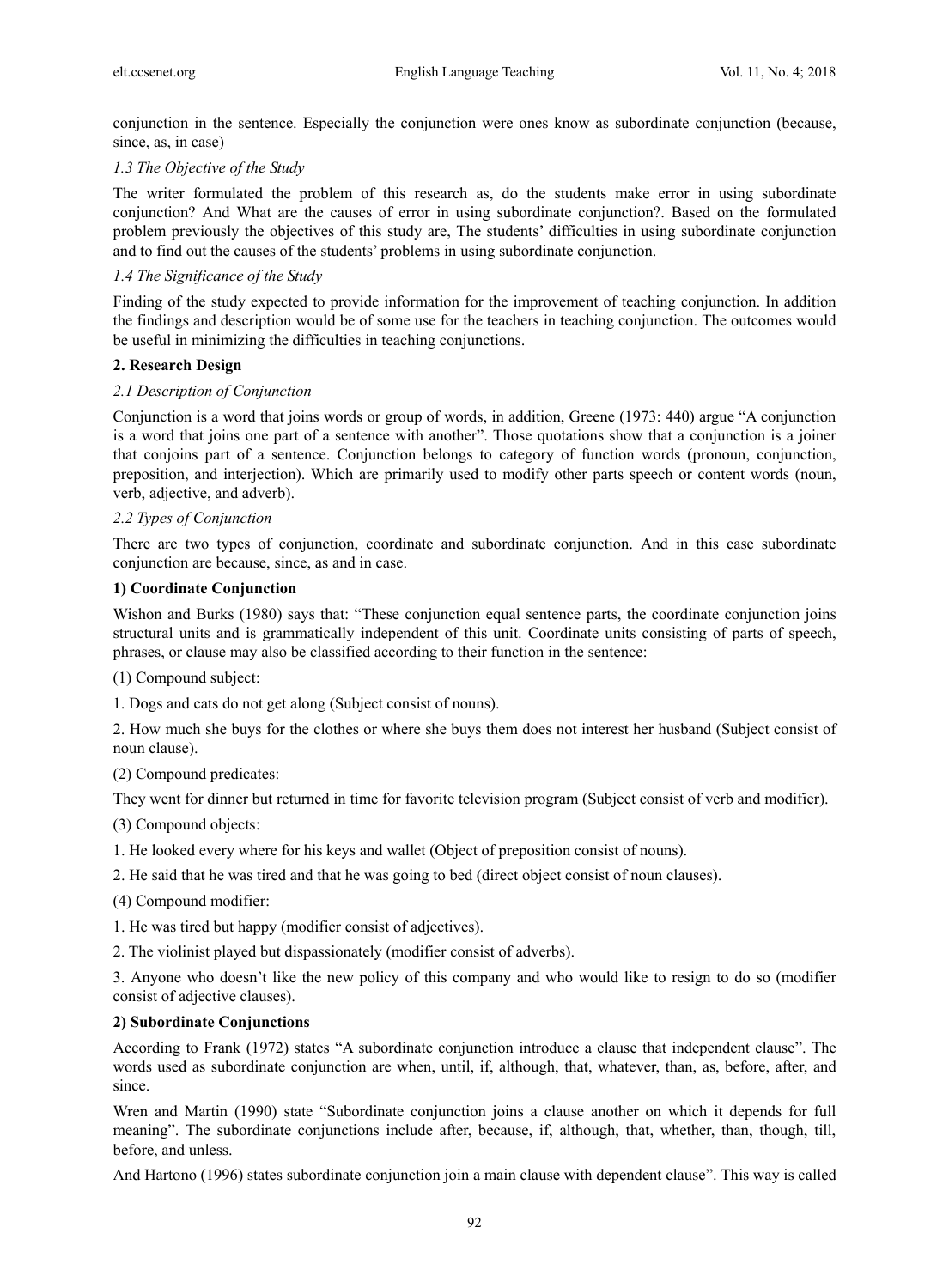modes of defenses, which has nine kinds. They are apposition, cause or reason, result of effect, purpose or intention, condition, concession, comparison, time and the way or the level.

#### **Form of sentence**

#### **Simple sentences**

A simple sentence is one which has only one subject and one predicate or grammatical form which consists of only independent clause. In other words, it is composed only in one independent clause until now we have not all agreed on standard definition.

#### **Complex sentences**

A complex sentence consists of one main clause and one oe more subordinate clauses. Or in other words, a complex sentence sentence consits of one independent clause and one or more dependent clauses. The pendent clause can come in the middle of a complex sentence, as well as at the beginning or end.

#### **Compound sentence**

A compound sentence is grammatical from which consist of one or more independent clauses the express closely related ideas and each sentence can stand alone as simple sentence. The clauses of compound sentences may be joined together by coordinate conjunction ( and, but, or, and, nor,so,yet, correlative conjunctions (either, or,not only...but also) or conjunction adverbs (such as however, therefore, or consequently).

#### **Compound complex sentences**

A compound complex sentence is made up two or more independent clauses and one or more dependent clauses (subordinate clauses).

#### **Population and sample**

Determining the size of population to be investigated was one of the problems in doing a research. The population of research was the second year students of SMK Swasta HKBP Pematang Siantar in grade 2. There are five parallel classes, they are 110 students. In obtaining the sample, the researcher used random sampling technique. According to Arikunto (1989: 107) suggests that 10%-15% or 20%-25%or more as sample when the population is more than 100 is enough. And sample was taken out randomly from above five classes, taken 7 students for each class, so sample add up to 37 students from 150 students as population.

| N <sub>0</sub> | Class           | Population | Sample |
|----------------|-----------------|------------|--------|
|                | <b>IIA</b> Elec | 20         | ⇁      |
| 2              | <b>IIA</b> Oto  | 40         |        |
| 3              | <b>IIB</b> Oto  | 30         | 7      |
| 4              | IIC Oto         | 30         |        |
|                | <b>IID</b> Oto  | 30         |        |
| Total          |                 | 150        | 37     |

Population and Sample

The Instrument of Research

The data collection was an important part in conducting a research. The data of study was collected by using the teacher's made test which to measure students' achievement to use conjunction (because, since, as, in case) in the sentences of multiple choice test.

The test was designed under the consideration of 1. Validity 2. Reliability. This was shown below:

#### **a. Validity**

Gurning (1994) says that four types of validity are used in educational and psychological measurement: construct, content, face, and criterion related validity. Construct validity is a hypothetical idea such as motivation, aggression, intelligence, or test anxiety. Content concerns how well the instrument measures the objectives or content of the variables studied in research problem.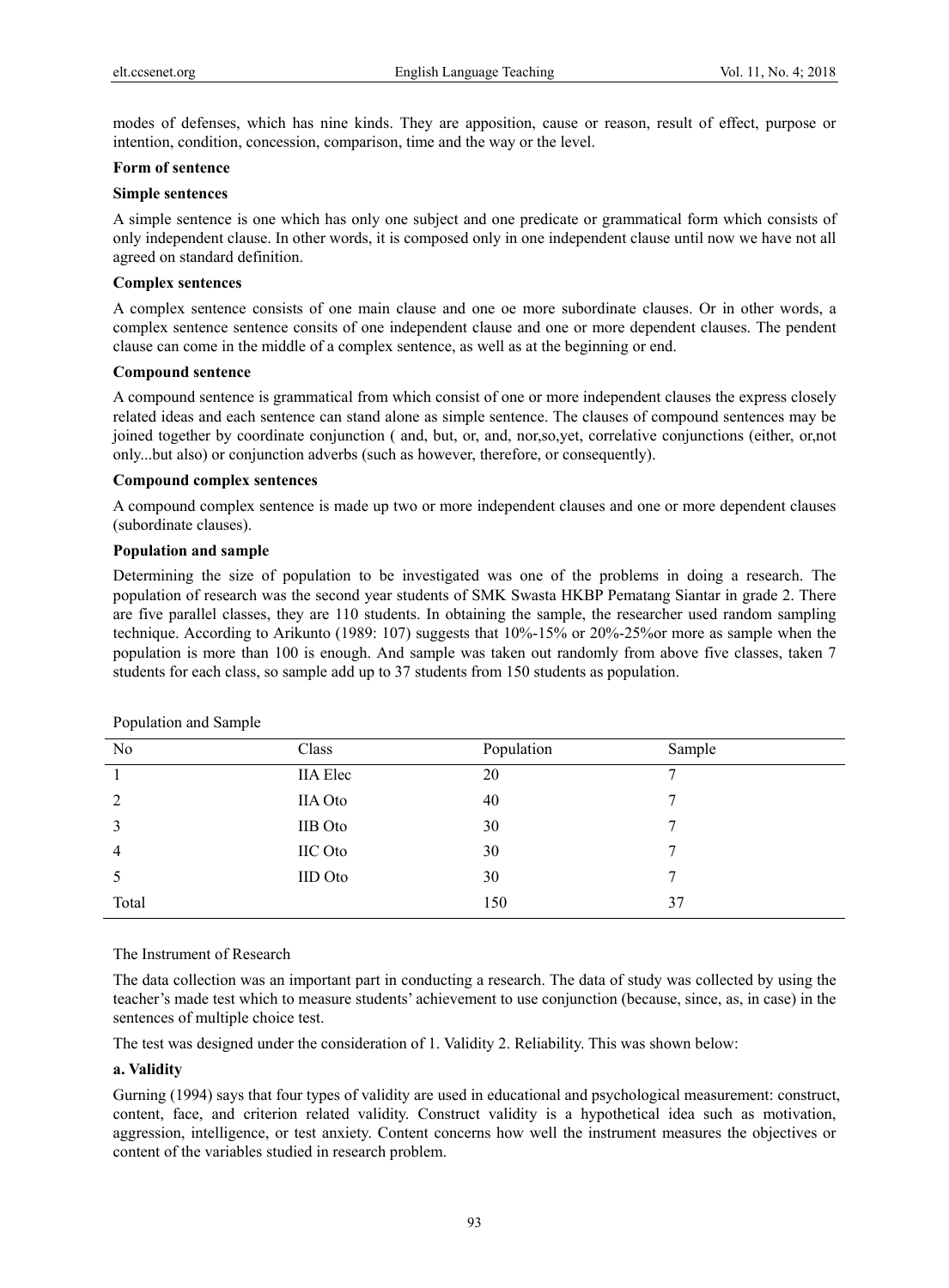## **b. Reliability**

Gurning (1995) says that reliability is estimated by correlating two or mare sets of measurements. The consistency or dependability or measure obtained from an instrument whose measures are consistent after time. This may mean dependability another part of from one from of an instrument to another from. Internal consistency can be estimated by split half technique or by one Kuder Richardsan formulas or Crosbachs Alpha.

Technique of Data Analysis

In analyzing the data, descriptive quantitative technique was used. In this technique, error analysis students based on the classification of conjunction then their problems were analyzed to find out the cause of the problems. The percentage calculation of the students in the data from the test, the percentage of the students' right or wrong answers were counted by the formula below:

$$
Q = \frac{N}{K}x100\%
$$

Notes:

Q: The percentage of the correct items.

- N: The number of the correct answers.
- K: The number of items.

## **3. Data Analysis**

The data of this research were the scores of the students based on the number of items that they hard correctly. A test was administered to collect the data; the research was helped by the classroom English teacher.

| $\rm No$         | Students Initial            | Correct | Error                   | Score  |
|------------------|-----------------------------|---------|-------------------------|--------|
| $\mathbf{1}$     | $\rm AF$                    | 20      | $\boldsymbol{0}$        | 20     |
| $\sqrt{2}$       | ${\rm AFD}$                 | 19      | $\mathbf 1$             | 19     |
| $\mathfrak{Z}$   | $\mathbf{A}\mathbf{S}$      | 19      | $\mathbf{1}$            | 19     |
| $\overline{4}$   | $\mathbf{ASP}$              | $16\,$  | $\overline{4}$          | $16\,$ |
| 5                | ${\rm A}{\rm Y}$            | 16      | $\overline{4}$          | 16     |
| $\sqrt{6}$       | $\mathbf{A}\mathbf{H}$      | $17\,$  | $\mathfrak{Z}$          | $17\,$ |
| $\boldsymbol{7}$ | ${\sf AP}$                  | $18\,$  | $\overline{c}$          | $18\,$ |
| $8\,$            | $\mathbf{A}\mathbf{J}$      | $18\,$  | $\sqrt{2}$              | $18\,$ |
| 9                | $\operatorname{AST}$        | $17\,$  | $\mathfrak{Z}$          | $17\,$ |
| $10\,$           | $\mathbf{B}\mathbf{G}$      | 15      | 5                       | 15     |
| $11\,$           | $\rm{BR}$                   | $18\,$  | $\sqrt{2}$              | $18\,$ |
| $12\,$           | $\rm BU$                    | $17\,$  | $\overline{3}$          | $17\,$ |
| 13               | DS                          | $17\,$  | $\overline{\mathbf{3}}$ | $17\,$ |
| 14               | ${\rm ES}$                  | $17\,$  | $\overline{\mathbf{3}}$ | $17\,$ |
| 15               | ${\rm FI}$                  | $17\,$  | $\overline{\mathbf{3}}$ | $17\,$ |
| 16               | ${\rm GS}$                  | 16      | $\overline{4}$          | 16     |
| $17\,$           | ${\rm HFG}$                 | 13      | $\boldsymbol{7}$        | 13     |
| $18\,$           | HY                          | 13      | $\boldsymbol{7}$        | 13     |
| 19               | ${\rm HW}$                  | 13      | $\tau$                  | 13     |
| $20\,$           | $\ensuremath{\mathsf{ISP}}$ | $12\,$  | $\,$ $\,$               | $12\,$ |
| $21\,$           | $\rm JS$                    | 13      | $\tau$                  | 13     |

Table 1. The scores of the students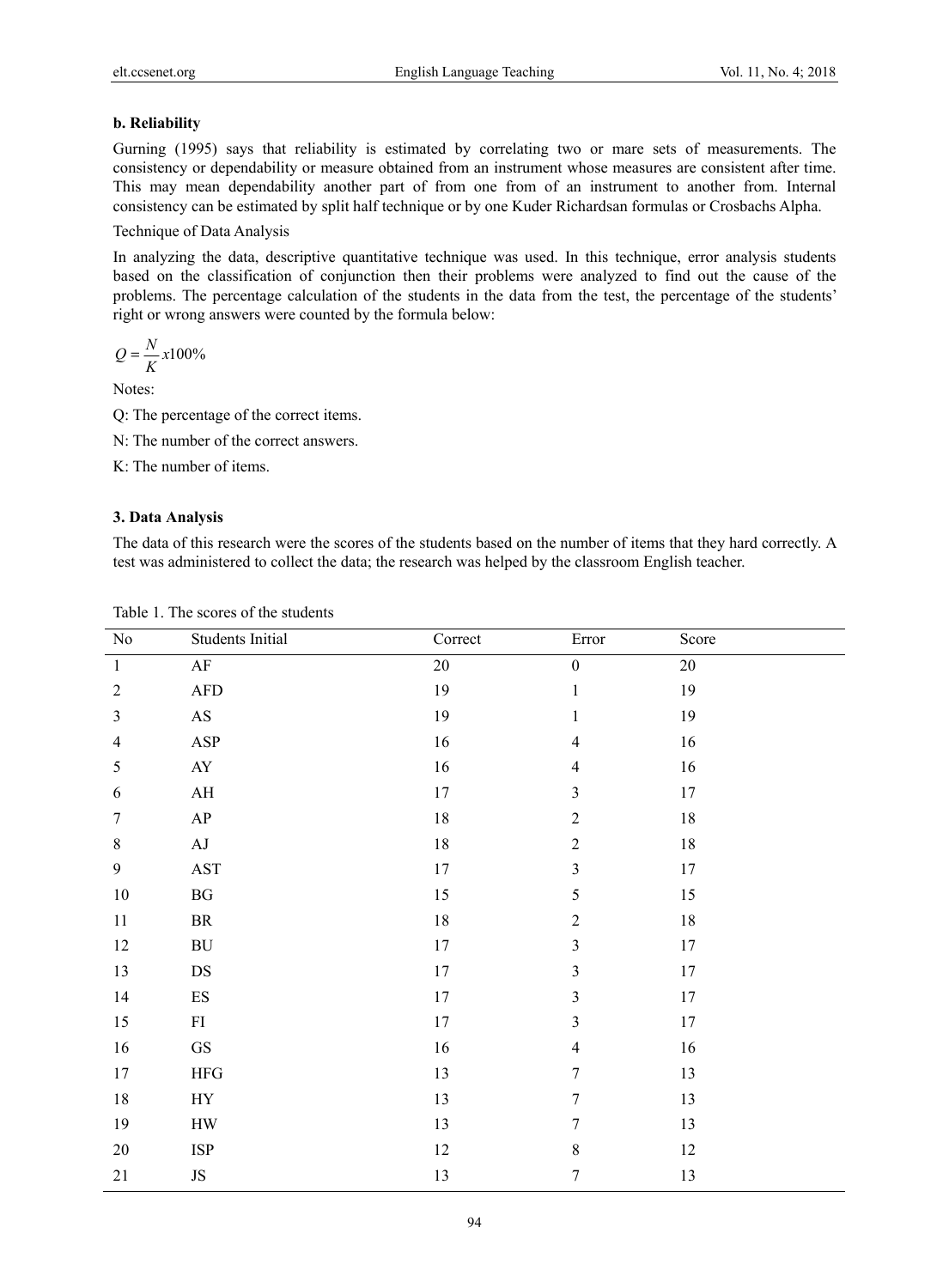| $22\,$ | $\rm JW$               | 14               | 6                | 14               |
|--------|------------------------|------------------|------------------|------------------|
| 23     | ${\rm LH}$             | 14               | $\sqrt{6}$       | 14               |
| 24     | $\operatorname{MRF}$   | 13               | $\tau$           | 13               |
| 25     | <b>MRA</b>             | 12               | $8\,$            | 12               |
| $26\,$ | $\operatorname{MRR}$   | $10\,$           | $10\,$           | $10\,$           |
| 27     | $\sf{MRA}$             | 12               | $8\,$            | 12               |
| $28\,$ | AI                     | 13               | $\boldsymbol{7}$ | 13               |
| $29\,$ | $\operatorname{AMC}$   | 15               | 5                | 15               |
| $30\,$ | $\mathbf{A}\mathbf{W}$ | $\boldsymbol{7}$ | 13               | $\boldsymbol{7}$ |
| 31     | AIU                    | 9                | $11\,$           | $\mathbf{9}$     |
| 32     | $\mathbf{A}\mathbf{T}$ | 17               | $\mathfrak{Z}$   | 17               |
| 33     | $\operatorname{ASY}$   | 16               | $\overline{4}$   | 16               |
| 34     | $_{\rm BS}$            | 15               | 5                | 13               |
| 35     | $\rm{BR}$              | 14               | 6                | 14               |
| 36     | CSO                    | $11\,$           | 9                | $11\,$           |
| 37     | ${\rm CU}$             | 11               | $\mathfrak{g}$   | 11               |
| 38     | DI                     | 5                | 15               | 5                |
| 39     | DH                     | $\sqrt{6}$       | 14               | $\sqrt{6}$       |
| $40\,$ | DHP                    | $\,8\,$          | 12               | $\,8\,$          |
|        |                        |                  |                  |                  |

After the scores were obtained, then the regard data were analyzed by calculating errors of each student's scores, it can be seem in the table below.

| $\rm NO$       | Students Initial         | Error            |
|----------------|--------------------------|------------------|
| $\mathbf{1}$   | $\rm AF$                 | $\boldsymbol{0}$ |
| $\overline{2}$ | ${\rm AFD}$              | $\mathbf{1}$     |
| $\mathfrak{Z}$ | $\mathbf{A}\mathbf{S}$   |                  |
| $\overline{4}$ | $\mathbf{ASP}$           | $\overline{4}$   |
| 5              | ${\rm A}{\rm Y}$         | $\overline{4}$   |
| 6              | $\mathbf{A}\mathbf{H}$   | $\overline{3}$   |
| 7              | ${\sf AP}$               | $\overline{2}$   |
| $8\,$          | $\rm AJ$                 | $\overline{2}$   |
| $\overline{9}$ | $\operatorname{AST}$     | $\overline{3}$   |
| $10\,$         | $\mathbf{B}\mathbf{G}$   | 5                |
| 11             | ${\rm BR}$               | $\overline{2}$   |
| 12             | ${\rm BU}$               | 3                |
| 13             | $\mathbf{D}\mathbf{S}$   | $\overline{3}$   |
| 14             | $\mathop{\hbox{\rm ES}}$ | $\overline{3}$   |
| 15             | ${\rm FI}$               | $\overline{3}$   |
| 16             | $\mathbf{G}\mathbf{S}$   | $\overline{4}$   |
| $17$           | ${\rm HFG}$              | 7                |

Table 2. The students' error in using Subordinate conjunction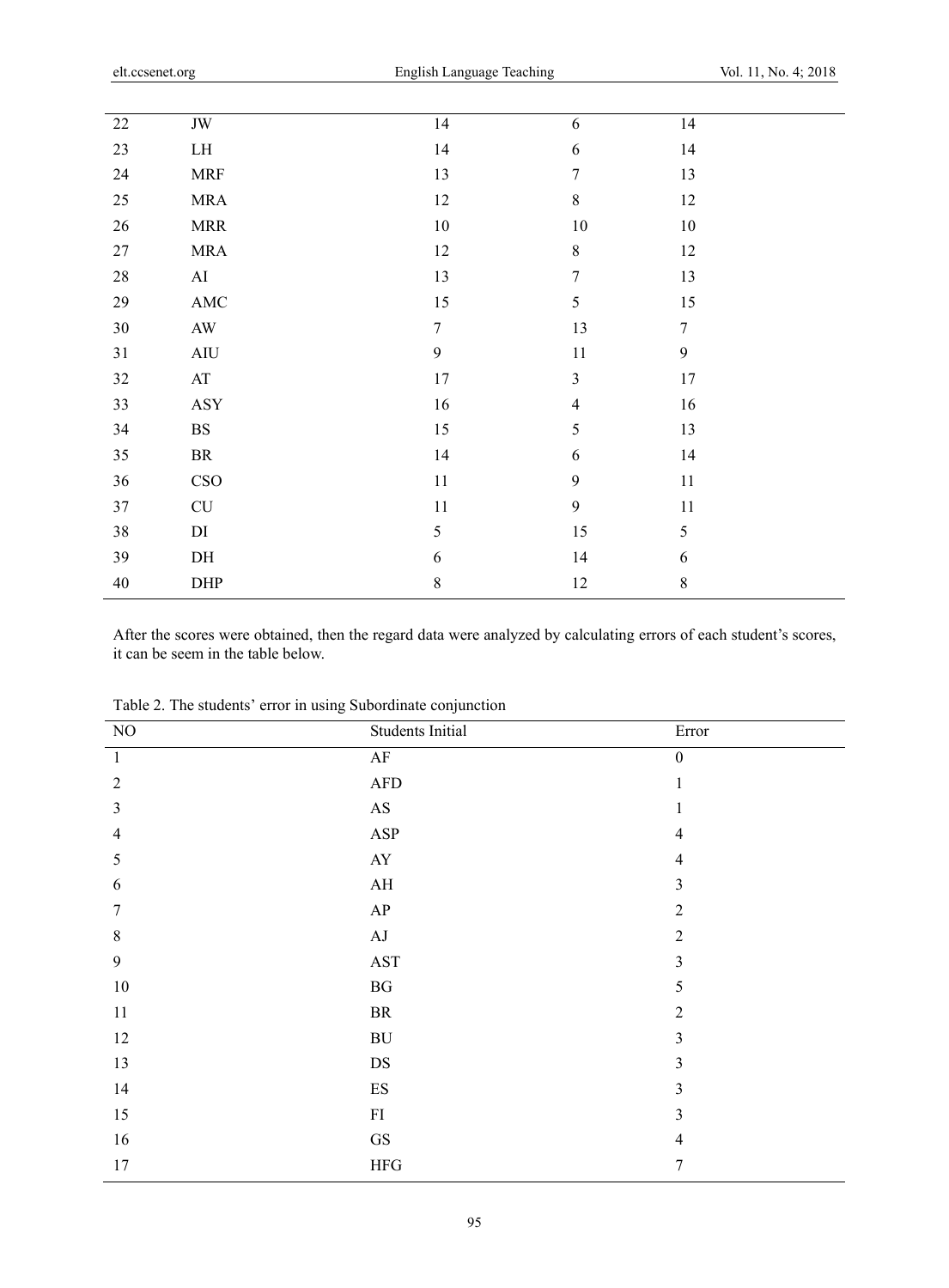| $18\,$ | ${\rm HY}$                  | $\overline{7}$          |
|--------|-----------------------------|-------------------------|
| 19     | ${\rm HW}$                  | $\boldsymbol{7}$        |
| $20\,$ | $\ensuremath{\mathsf{ISP}}$ | $\mathbf{S}'$           |
| $21\,$ | $\rm JS$                    | $\boldsymbol{7}$        |
| $22\,$ | $\rm JW$                    | $\sqrt{6}$              |
| $23\,$ | ${\rm LH}$                  | $\boldsymbol{6}$        |
| 24     | $\operatorname{MRF}$        | $\boldsymbol{7}$        |
| $25\,$ | $\sf{MRA}$                  | $8\,$                   |
| 26     | $\operatorname{MRR}$        | $10\,$                  |
| $27\,$ | $\sf{MRA}$                  | $\,8\,$                 |
| $28\,$ | ${\rm AI}$                  | $\boldsymbol{7}$        |
| 29     | AMC                         | 5                       |
| $30\,$ | $\mathbf{A}\mathbf{W}$      | 13                      |
| 31     | $\rm{AIU}$                  | $11\,$                  |
| $32\,$ | $\mathbf{A}\mathbf{T}$      | $\overline{\mathbf{3}}$ |
| 33     | ASY                         | $\overline{4}$          |
| 34     | $\mathbf{B}\mathbf{S}$      | 5                       |
| 35     | $\rm{BR}$                   | $\sqrt{6}$              |
| 36     | CSO                         | $\mathbf{9}$            |
| 37     | $\ensuremath{\mathrm{CU}}$  | $\mathbf{9}$            |
| $38\,$ | $\mathop{\rm DI}$           | 15                      |
| 39     | $\mathbf{D}\mathbf{H}$      | 14                      |
| $40\,$ | DHP                         | $12\,$                  |
|        |                             |                         |

Based on the result of the Data analysis above, specifically the students' error in using subordinate conjuction could be analyzed per item of the test, It was done to know which item was often wrongly answered by the students, specification of error analysis could be seen as the following table.

| No Item | Error of each Item |
|---------|--------------------|
|         | $\overline{7}$     |
| 2       | 8                  |
| 3       | 12                 |
| 4       | 11                 |
| 5       | 17                 |
| 6       | 17                 |
| 7       | 8                  |
| 8       | 8                  |
| 9       | 17                 |
| 10      | 17                 |
| 11      | 14                 |
| 12      | 8                  |
|         |                    |

Table 3. The students' error per item of test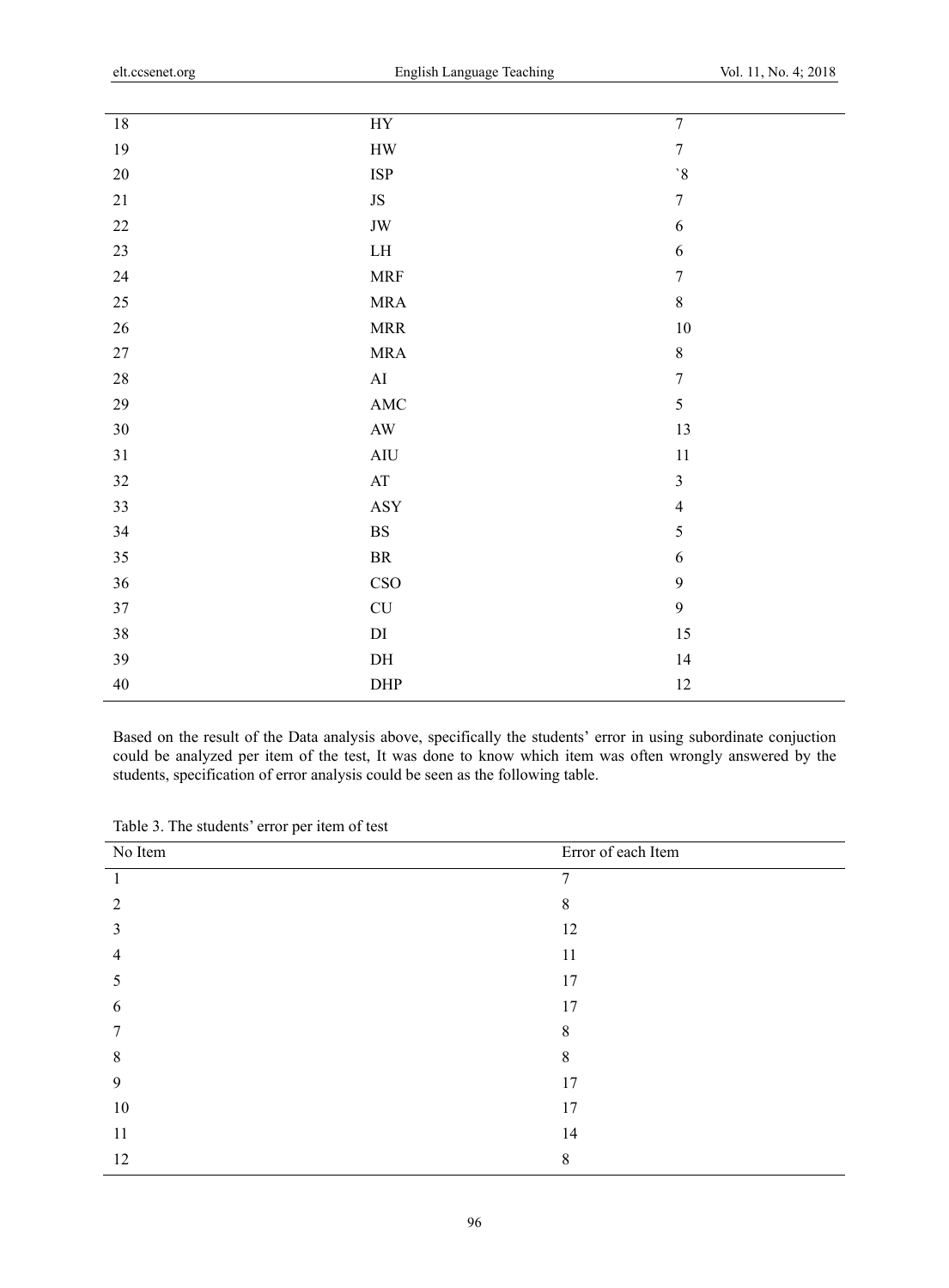| 13    | 9      |
|-------|--------|
| 14    | 17     |
| 15    | 16     |
| 16    | 9      |
| 17    | 9      |
| 18    | 10     |
| 19    | $10\,$ |
| 20    | 13     |
| Total | 237    |
|       |        |

Table 4. The causes and the types of error in using subordinate conjunction

| Subordinate<br>Conjunction | Frequency<br>of errors | Intralingual | Interlingual | Crelessness  | Type<br>error<br>this<br>research | of<br>in | Type of error    |
|----------------------------|------------------------|--------------|--------------|--------------|-----------------------------------|----------|------------------|
| As                         | 83                     |              |              |              | (st)                              |          | Addition (ad)    |
| Since                      | 33                     |              | $\checkmark$ | $\checkmark$ | (st)                              |          | Omission (om)    |
| In case                    | 77                     |              |              | $\checkmark$ | (st)                              |          | Subsitution (st) |
| Because                    | 44                     |              |              | $\checkmark$ | (st)                              |          | Reordering (rc)  |
| Total                      | 237                    |              | 2            | 4            |                                   |          |                  |

## *3.1 Validity of the Test*

The researcher arranged the material such away so that the test would be representative enough to measure to students' error and causes of error in using subordinate conjunction in the sentence. According to Suharsimi Arikunto (2002) "An instrument is valid if it measure what is purposed". In arranging and analyzing the material of the test. The material arranged in such as a way, so that test would be respected enough to analyze the students' error and causes in using subordinate conjunction (since, in case, as, because).

| Table 5. The calculation of validity of the test |  |  |  |  |  |
|--------------------------------------------------|--|--|--|--|--|
|--------------------------------------------------|--|--|--|--|--|

| No           | $\mathbf X$ | No             | $\mathbf Y$ | $X^2$ | ${\rm Y}^2$ | ${\it XY}$ |
|--------------|-------------|----------------|-------------|-------|-------------|------------|
| $\mathbf{1}$ | $20\,$      | $\sqrt{2}$     | 19          | 400   | 361         | 380        |
| 3            | 19          | $\overline{4}$ | 16          | 361   | 256         | 304        |
| 5            | 16          | 6              | 17          | 256   | 289         | 272        |
| 7            | $18\,$      | $\,$ 8 $\,$    | $18\,$      | 324   | 324         | 324        |
| 9            | 17          | $10\,$         | 15          | 289   | 225         | 255        |
| 11           | 18          | 12             | 17          | 324   | 289         | 306        |
| 13           | 17          | 14             | 17          | 289   | 289         | 289        |
| 15           | 17          | 16             | 16          | 289   | 256         | 272        |
| 17           | 13          | 18             | 13          | 169   | 169         | 169        |
| 19           | 13          | 20             | 12          | 169   | 144         | 156        |
| 21           | 13          | $22\,$         | 14          | 169   | 196         | 182        |
| 23           | 14          | 24             | 13          | 196   | 169         | 182        |
| 25           | 12          | 26             | $10\,$      | 144   | 100         | 120        |
| 27           | 12          | 28             | 13          | 144   | 169         | 156        |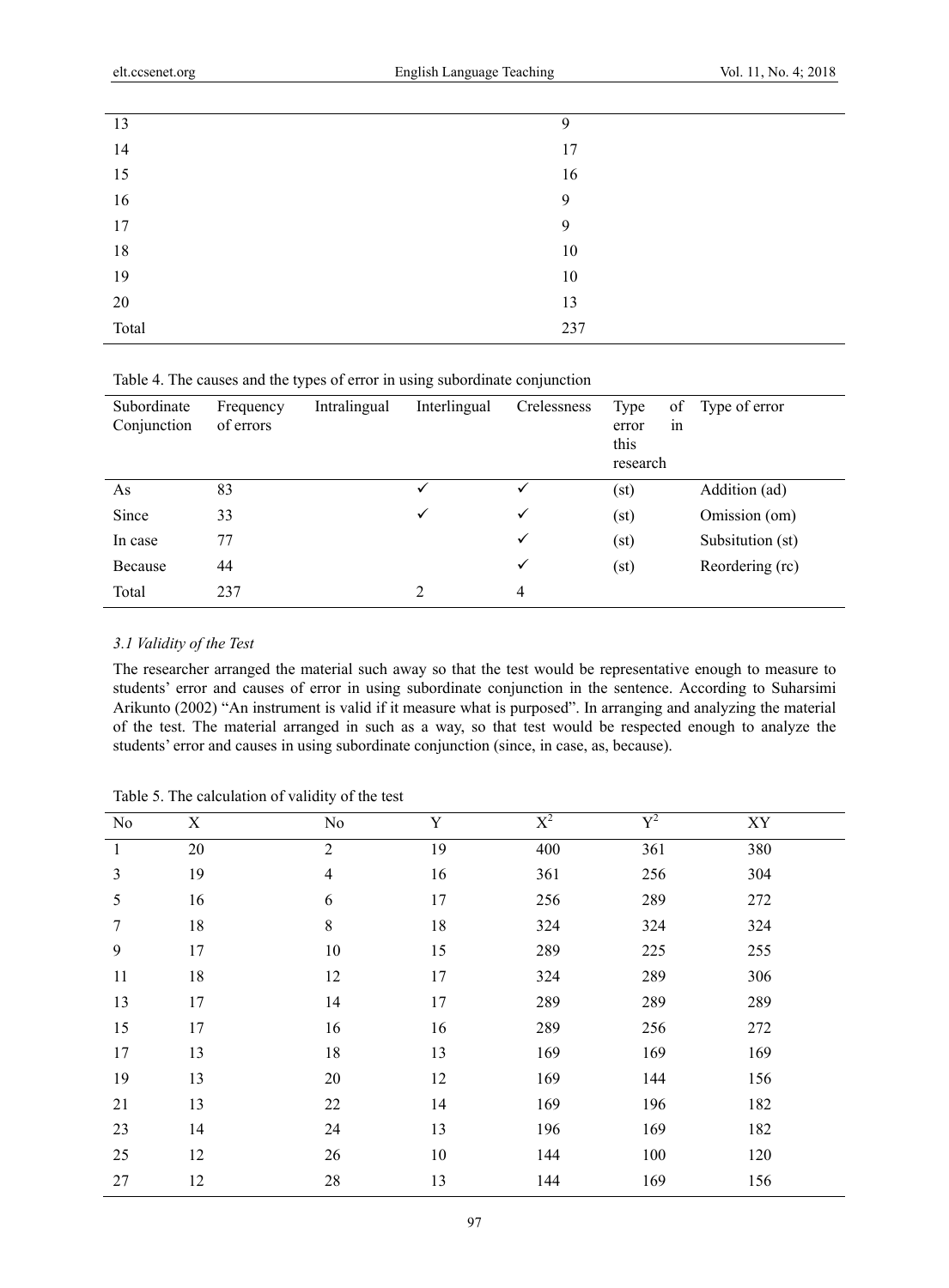| 29    | 15  | 30 | $\mathbf{r}$ | 225         | 49    | 105  |
|-------|-----|----|--------------|-------------|-------|------|
| 31    | 9   | 32 |              | 225         | 49    | 105  |
| 33    | 16  | 34 | 15           | 256         | 225   | 240  |
| 35    | 14  | 36 | 11           | 196         | 121   | 154  |
| 37    | 11  | 38 |              | 121         | 25    | 55   |
| 39    | 6   | 40 | 8            | 36          | 64    | 48   |
| Total | 290 |    | 273          | $\sum$ 4438 | '4009 | 4122 |

$$
r_{xy} = \frac{N(\sum XY) - (\sum X)(\sum Y)}{\sqrt{\left\{N\sum X^2 - (\sum x)^2\right\} \left\{N(\sum Y^2 - \sum Y)^2\right\}}}
$$

$$
r_{xy} = \frac{40(4122) - (290)(273)}{\sqrt{\{40x4438 - (290)^2\}(40x4009 - (273)^2\}}
$$
  
\n
$$
r_{xy} = \frac{164880 - 79170}{\sqrt{(93420)(85831)}}
$$
  
\n
$$
r_{xy} = \frac{85710}{89545.13957}
$$
  
\n= 0.957170879  
\n= 0.95

Note:

 $N =$ The total number of Students

rxy = The Coefficient of Product Moment Correlation of the test

Arikunto' s correlation formula is applied (1993) recommended that the value of the validity is as follow :

 $0.00 - 0.20$  : had no correlation (the test is not valid)

 $0.21 - 040$  : low correlation (the test is low validity)

- $0.41 0.60$  : fair correlation (the test is fair validity)
- $0.61 0.80$  : high correlation (the test is high validity)

 $0.81 - 1.00$  : Complete (the test is complete validity)

Based on the standard validity above then the result of validity of the test is 0.95 it means that test is "Complete validity'.

#### *3.2 Reliability of the Test*

Harris (1997) says that "Reliability is the ability of the test scores. A test can not measure anything well unless it measures consistently. To have confidences in measuring instrument, we would need to be assured by using the following computation:

$$
R = \frac{2.rxy}{1 + rxy}
$$
  
\n
$$
R = \frac{2.0.95}{1 + 0.95}
$$
  
\n
$$
R = \frac{1.9}{1.95}
$$
  
\n
$$
R = 0.97358974
$$
  
\n
$$
R = 0.97
$$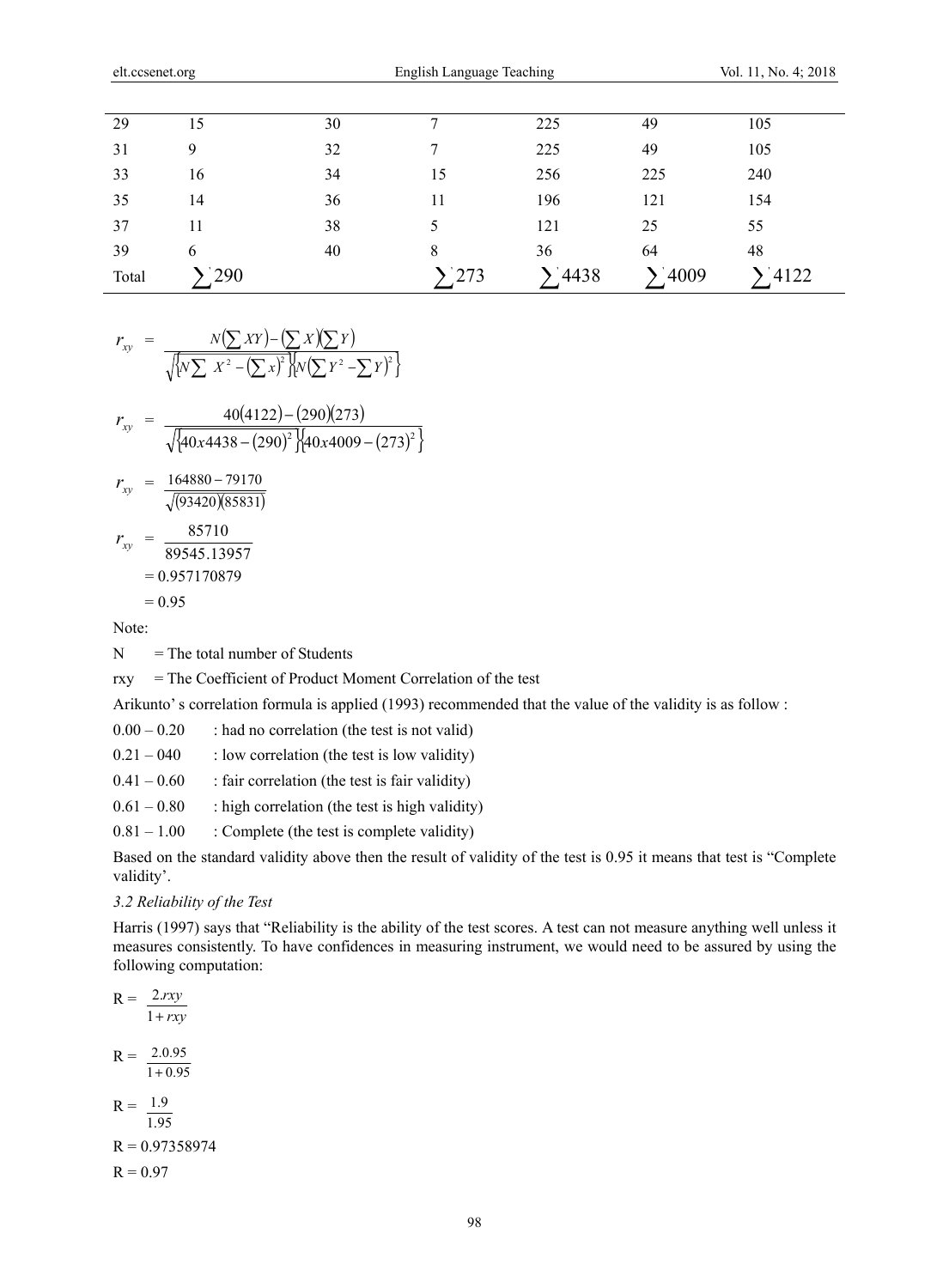Based on the value of standard reliability above, the result of reliability of the test is 0.97; it means that the value of the standard reliability of test is very good.

The value of standard reliability is as follows:

| $0.00 - 0.20$ | : the reliability standard is empty     |
|---------------|-----------------------------------------|
| $0.21 - 040$  | : the reliability standard is low       |
| $0.41 - 0.60$ | : the reliability standard is fair      |
| $0.61 - 0.80$ | : the reliability standard is good      |
| $0.81 - 1.00$ | : the reliability standard is very good |
|               |                                         |

#### **4. Conclusion**

After analyzing the data, the conclusions can be drawn as follows:

1) It was shown that students made errors in using subordinate conjunction (since, in case, as, because) in complex sentences.

2) It was shown that students made more errors working with items numbers 5,6,9,10,14, and 15 the total frequency of errors were 237 all items. It means that the second students of Senior High school SMK Swasta HKBP Pematang Siantar**,** good errors in using subordinate conjunction (as, in, case, because, since) in the sentence (complex sentences).

3) It was found that most of the students got errors in answering items number 5, 6, 9,10,14, and 15. For number 5 and 10 it dealt with the use of subordinate number 6,9 and 15, it concerned with the use of subordinate conjunction "in case" which was typically caused by carelessness or context. For number 14, it dealt with the use of subordinate conjunction "since" which was typically caused by interlingual and carelessness. And then students got more errors in using subordinate conjunction "as" in complex sentences. There were 83 frequencies of errors.

4) Type of errors that the students made was "substitution" (It is a sentence which of it is aspects (Word) is substituted by another). Students made errors were caused more by carelessness rather that by interlingual.

5) There were two subordinate conjunctions of four (since, as, because, in case) in errors caused by interlingual cause, they are "as" and "since". Most of students transferred both these conjunctions into Indonesia translation so that they got errors to use, in addition to both they have more that one meaning. There were all subordinate conjunctions (since, in case, because) caused by carelessness or students got errors in using them contextually.

#### **References**

Ali, A. Y. (1993). *The Holy Qur'an Translation and Commentary.* Maryland: Amana.

Arikunto. (1986). *Dasar-dasar Evaluasi Kependidikan.*Jakarta: Bima Angkasa.

Burt, M., & Finochiaro, D. (1997). *View Points on English as Second Language.* America.

Frank, M. (1972). *Modern English, A Practical Reference Guide.* New Jersey: Prentice Hall.

Gianto, A. C. (1983). *Konjungsi, dan, atau, tetapi.* Yogyakarta: Kanisius.

Gurning, B. (1999). *Media Pendidikan.* Medan: IKIP Press.

Hamalik, O. (1989). *Media Pendidikan.* Bandung: Alumni.

Hartanto, J. S. (1996). *Accurate, Brief, and Clear English Grammar.* Surabaya: Indah.

Khairil. (2003). *English Structure.* Medan: UMSU (Unpublished).

Khron, R. (1986). *English Sentence Structure*. U.S.A: The University of Mechigan.

Murphy, R. (1985). *English Grammar in Use*. Australia: Cambridge University.

Puspa, Y. P. (1990). *Principal English Grammar.* Semarang: Aneka Ilmu.

Tim, P. (2000). *Pedomon Penulisan Skripsi dan Ujian Skripsi.* Medan FKIP: UMSU (Unpublished).

Wardaugh, R. (1972). *Introduction to Linguistics.* USA: University of Michigan.

Webster, M. (1984). *Longman Dictionary of The English Language.* London: Becless.

Wishon, G. E., & Burks, J. M. (1980). *Lets Write English.* America: Revised Edition.

Wren & Martin. (1990). *High School English Grammar and Composition.* New Delhi: Prasada.